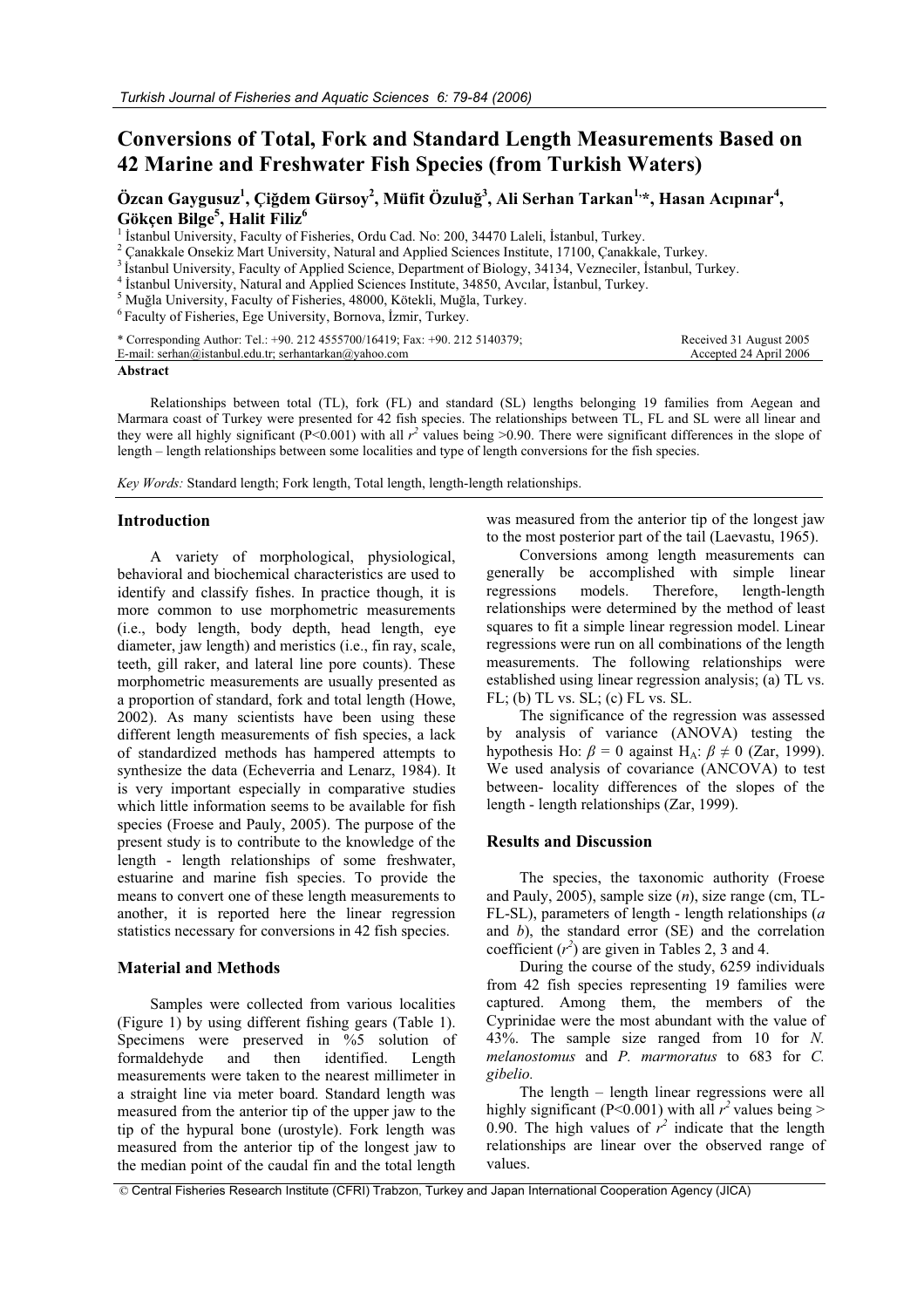

**Figure 1.** Map of the study sites.

|  |  | Table 1. Localities, dates and fishing gears of the fish species caught from Aegean and Marmara coast of Turkey |  |
|--|--|-----------------------------------------------------------------------------------------------------------------|--|
|  |  |                                                                                                                 |  |

| Study area            | Date of study                     | Fishing gear                                    |
|-----------------------|-----------------------------------|-------------------------------------------------|
| Büyükçekmece Dam Lake | May 1995 - October 1995           | Gill net, cast net                              |
|                       | April 2004                        | trammel net, scoop net                          |
| Candarlı Bay          | September 2004                    | Gill net                                        |
| Edremit Bay           | September 2004                    | Gill net                                        |
| Lake Iznik            | October 2003 - August 2004        | Beach seine, gill net                           |
| Izmir Bay             | March 2003 - February 2004;       | Gill net, deep trawl,                           |
|                       | November 2004; July 2004          | purse seine                                     |
| Kücükçekmece Lagoon   | November 1971 - October 1974;     | Gill net, trammel net                           |
|                       | May 1981 - June 1981              |                                                 |
| Ömerli Dam Lake       | January 2002 - August 2004        | Gill net, trammel net electrofishing            |
| Lake Sapanca          | January 2002 - May 2003           | Gill net, trammel net                           |
| Siğacik Bay           | March 2004; July 2003; April 2004 | Deep trawl                                      |
| Terkos Dam Lake       | September 2000 - June 2002        | Gill net, electrofishing, cast net, trammel net |
| Lake Van              | April 2003; July 2003             | Gill net                                        |

Analysis of covariance (ANCOVA) revealed significant differences in the slope of length – length relationships between some localities and type of length conversions for the fish species (Table 5). A number of factors might affect the proportion of standard, fork and total length of fish including growth phase, food availability and quality, size range, health and general fish condition and preservation techniques. The observed difference could also be due to the sampling procedure, namely sample size and length range. However, the sample of the most studied fish was relatively large and covered

a reasonable size range, suggesting in slope could reflect the influence of differences in environmental or habitat factors. Hence, a further study about the effect of these factors on the length – length relationships in different places need to be conducted.

The equations for derivation of the different lengths measurements of 42 fish species presented above may enable researchers to gain helpful information about length conversions especially when the relevant equations are not suitable to establish for rare species in a specific locality.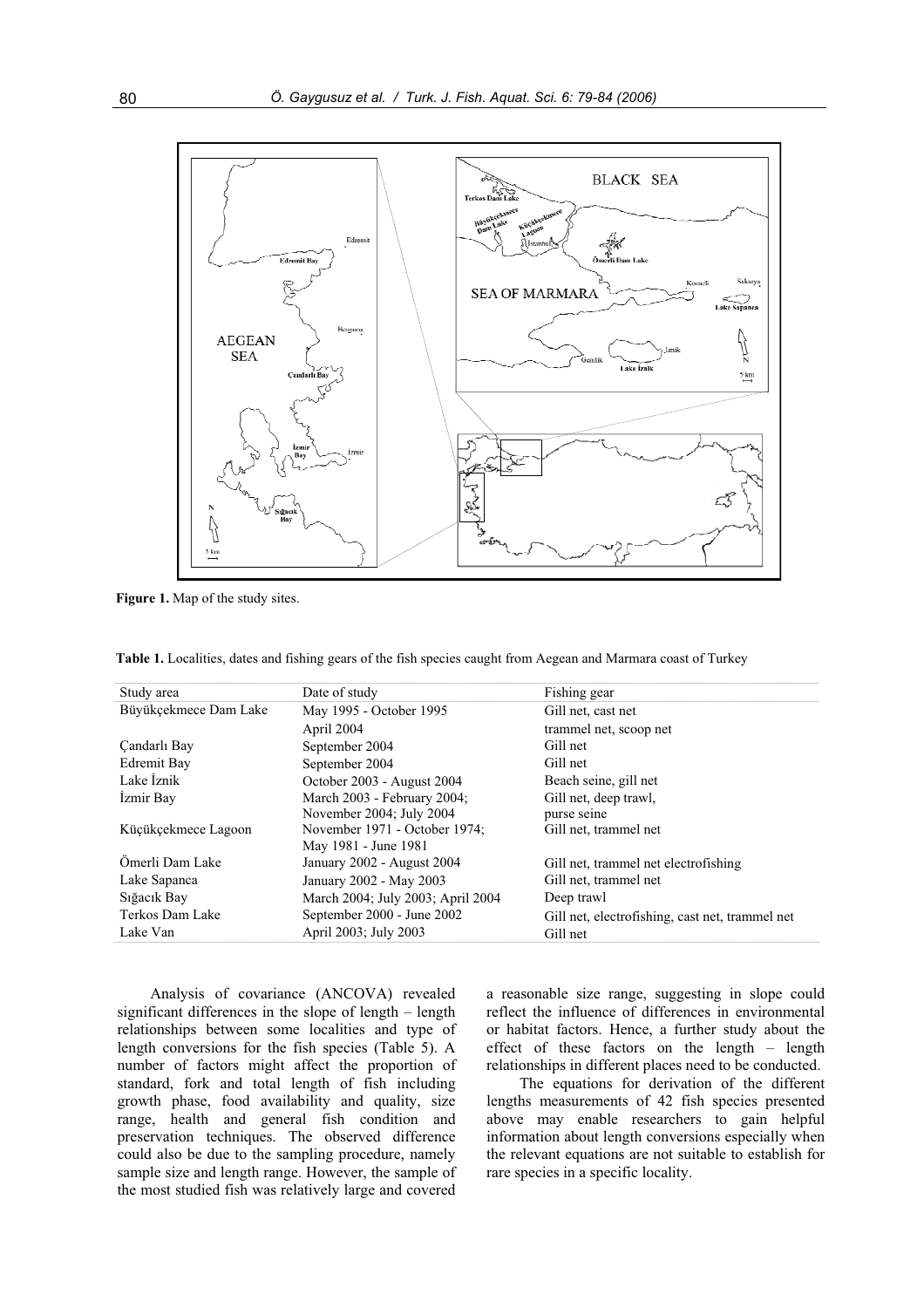**Table 2.** Results of linear regressions of total length versus standard length for the fish species caught from several Turkish waters

| Family          | Species                                             | Locality              | $\boldsymbol{n}$ | r <sup>2</sup> | Standard    |              | Total length vs. standard length |                  |                  |  |
|-----------------|-----------------------------------------------------|-----------------------|------------------|----------------|-------------|--------------|----------------------------------|------------------|------------------|--|
|                 |                                                     |                       |                  |                |             | length (mm)  |                                  | $TL = a + bSL$   | SE(b)            |  |
| Atherinidae     | Atherina boyeri Risso, 1810                         | K                     | 15               | 0.999          | min<br>3.5  | max<br>9.8   | $\boldsymbol{a}$<br>0.0414       | b<br>1.1302      | 0.0048           |  |
|                 |                                                     | Ö                     | 240              | 0.959          | 6.6         | 10.8         | 0.6099                           | 1.0875           | 0.0118           |  |
| Belonidae       | Belone belone (Linnaeus, 1761)                      | Ç                     | 20               | 0.996          | 30.3        | 55           | 0.4120                           | 1.0778           | 0.0143           |  |
|                 |                                                     | Izm                   | 56               | 0.992          | 22.7        | 42.5         | $-0.0546$                        | 1.0431           | 0.0062           |  |
|                 | Belone svetovidovi Collette & Parin, 1970           | Izm                   | 173              | 0.993          | 24.9        | 42.6         | 0.1599                           | 1.0885           | 0.0060           |  |
| Blenniidae      | Salaria fluviatilis (Asso, 1801)                    | İ                     | 89               | 0.953          | 1.9         | 3.1          | 0.0661                           | 1.1580           | 0.0195           |  |
| Centriscidae    | Macroramphosus scolopax (Linnaeus, 1758)            | S <sub>1</sub>        | 43               | 0.991          | 6.2         | 10.1         | 0.1975                           | 1.1024           | 0.0132           |  |
| Clupeidae       | Alosa tanaica (Grimm, 1901)                         | K                     | 21               | 0.998          | 8.4         | 21.4         | 0.1561                           | 1.1396           | 0.0088           |  |
|                 | Clupeonella cultriventris (Nordmann, 1840)          | B                     | 20               | 0.952          | 7.7         | 9.3          | 0.3874                           | 1.1149           | 0.0451           |  |
|                 | Sardina pilchardus (Walbaum, 1792)                  | K                     | 11               | 0.999          | 8           | 13.2         | $-0.3212$                        | 1.1787           | 0.0099           |  |
| Cobitidae       | Cobitis vardarensis Karaman, 1928                   | $\boldsymbol{B}$      | 26               | 0.988          | 3.5         | 9.2          | $-0.0398$                        | 1.1508           | 0.0193           |  |
|                 |                                                     | İ                     | 32               | 0.974          | 4.3         | 7.9          | 0.2601                           | 1.0883           | 0.0266           |  |
|                 |                                                     | Ö                     | 49               | 0.982          | 5.1         | 9.6          | 0.1072                           | 1.1302           | 0.0171           |  |
|                 |                                                     | T                     | 25               | 0.993          | 4.4         | 8.8          | 0.1267                           | 1.1222           | 0.0151           |  |
| Cyprinidae      | Abramis brama (Linnaeus, 1758)                      | T                     | 28               | 0.996          | 6.1         | 33.6         | 0.5199                           | 1.2306           | 0.0190           |  |
|                 | Alburnoides bipunctatus (Bloch, 1782)               | T<br>$\boldsymbol{B}$ | 11<br>28         | 0.999          | 4.3<br>8.7  | 8            | 0.4021                           | 1.1318           | 0.0111           |  |
|                 | Alburnus chalcoides (Güldenstädt, 1772)             | Ö                     | 89               | 0.985<br>0.997 | 7.3         | 16.1<br>24   | $-0.5988$<br>0.3352              | 1.2411<br>1.1756 | 0.0195<br>0.0047 |  |
|                 |                                                     | S                     | 21               | 0.971          | 14.7        | 21.2         | 1.6870                           | 1.0989           | 0.0349           |  |
|                 |                                                     | T                     | 57               | 0.998          | 6.2         | 19.5         | 0.2204                           | 1.1649           | 0.0053           |  |
|                 | Alburnus tarichi (Güldenstädt, 1814)                | V                     | 62               | 0.970          | 16          | 20.6         | 0.0480                           | 1.1850           | 0.0187           |  |
|                 | Barbus escherichii Steindachner, 1897               | Ö                     | 12               | 0.999          | 4.1         | 19.4         | 0.1882                           | 1.1552           | 0.0048           |  |
|                 | Blicca bjoerkna (Linnaeus, 1758)                    | S                     | 106              | 0.955          | 8.9         | 17           | 1.1765                           | 1.1735           | 0.0173           |  |
|                 | Carassius gibelio (Bloch, 1782)                     | İ                     | 352              | 0.994          | 6.8         | 24.3         | 0.3279                           | 1.2281           | 0.0034           |  |
|                 |                                                     | Ö                     | 683              | 0.995          | 2.5         | 26.4         | 0.1465                           | 1.2411           | 0.0022           |  |
|                 | Cyprinus carpio Linnaeus, 1758                      | İ                     | 12               | 0.999          | 11.7        | 40.9         | 0.2635                           | 1.1937           | 0.0069           |  |
|                 |                                                     | Ö                     | 49               | 0.997          | 10.4        | 74           | 1.9500                           | 1.1223           | 0.0068           |  |
|                 | Gobio gobio (Linnaeus, 1758)                        | $\boldsymbol{B}$      | 12               | 0.993          | 5.7         | 9.6          | 0.4488                           | 1.1157           | 0.0239           |  |
|                 |                                                     | Ö                     | 20               | 0.997          | 3.1         | 7.7          | 0.1381                           | 1.1601           | 0.0121           |  |
|                 |                                                     | T                     | 27               | 0.985          | 5.3         | 9.4          | 0.3207                           | 1.1265           | 0.0215           |  |
|                 | Petroleuciscus borysthenicus (Kessler, 1859)        | $\boldsymbol{B}$      | 14               | 0.969          | 5.6         | 9.5          | $-0.1495$                        | 1.2066           | 0.0412           |  |
|                 |                                                     | K<br>Ö                | 15               | 0.942          | 7.7<br>5.7  | 9.2          | 0.7802                           | 1.0818           | 0.0599           |  |
|                 |                                                     | T                     | 82<br>55         | 0.994<br>0.996 | 5           | 12.5<br>13.2 | 0.2059<br>0.1767                 | 1.1832<br>1.1539 | 0.0072<br>0.0079 |  |
|                 | Phoxinus phoxinus (Linnaeus, 1758)                  | T                     | 14               | 0.990          | 4.6         | 7.3          | $-0.0207$                        | 1.1678           | 0.0249           |  |
|                 | Rhodeus amarus (Bloch, 1782)                        | B                     | 41               | 0.928          | 4.7         | 5.7          | 0.0323                           | 1.2024           | 0.0344           |  |
|                 |                                                     | Ö                     | 266              | 0.975          | 4.6         | 7.3          | 0.1737                           | 1.1924           | 0.0080           |  |
|                 |                                                     | T                     | 46               | 0.963          | 3.4         | 8.2          | 0.4962                           | 1.1020           | 0.0259           |  |
|                 | Rutilus frisii (Nordmann, 1840)                     | T                     | 16               | 0.999          | 12.2        | 32.2         | 1.1431                           | 1.1327           | 0.0076           |  |
|                 | Rutilus rutilus (Linnaeus, 1758)                    | $\boldsymbol{B}$      | 217              | 0.998          | 6.7         | 18.2         | 0.1868                           | 1.2017           | 0.0026           |  |
|                 |                                                     | İ                     | 15               | 0.978          | 12.4        | 22.2         | 2.9059                           | 1.0252           | 0.0400           |  |
|                 |                                                     | $\mathbf S$           | 245              | 0.938          | 12          | 21.1         | 1.5242                           | 1.1229           | 0.0138           |  |
|                 | <i>Scardinius erythrophthalmus</i> (Linnaeus, 1758) | $\, {\bf B}$          | 19               | 0.984          | 5.8         | 15.7         | 0.1143                           | 1.1943           | 0.0105           |  |
|                 |                                                     | Ö                     | 632              | 0.995          | 5.4         | 24.3         | 0.2499                           | 1.2235           | 0.0023           |  |
|                 |                                                     | S                     | 105              | 0.993          | 11.1        | 24.1         | 0.2611                           | 1.1888           | 0.0072           |  |
|                 |                                                     | T                     | 35               | 0.997          | 11.1        | 20.9         | 0.2619                           | 1.1904           | 0.0079           |  |
|                 | Squalius cephalus (Linnaeus, 1758)                  | İ<br>Ö                | 25<br>44         | 0.985<br>0.995 | 15.9<br>7.3 | 29.3<br>25.8 | 1.9804<br>0.3888                 | 1.0779<br>1.1567 | 0.0237<br>0.0091 |  |
|                 |                                                     | T                     | 27               | 0.999          | 6           | 18.4         | 0.3460                           | 1.1492           | 0.0057           |  |
|                 | Tinca tinca (Linnaeus, 1758)                        | $\mathbf T$           | 13               | 0.999          | 14.5        | 26.8         | $-0.0208$                        | 1.1769           | 0.0085           |  |
|                 | Vimba vimba (Linnaeus, 1758)                        | Ö                     | 370              | 0.996          | 6           | 23.7         | 0.3966                           | 1.2108           | 0.0027           |  |
|                 |                                                     | S                     | 78               | 0.968          | 12.8        | 19.6         | 0.4309                           | 1.2153           | 0.0166           |  |
|                 |                                                     | T                     | 25               | 0.996          | 6.5         | 21           | 0.6455                           | 1.1594           | 0.0108           |  |
| Cyprinodontidae | Aphanius fasciatus (Valenciennes, 1821)             | K                     | 11               | 0.980          | 3.2         | 4.6          | 0.4167                           | 1.0433           | 0.0446           |  |
| Engraulidae     | <i>Engraulis encrasicolus</i> (Linnaeus, 1758)      | Izm                   | 88               | 0.996          | 9.9         | 14.9         | 0.6260                           | 1.0887           | 0.0066           |  |
| Esocidae        | Esox lucius Linnaeus, 1758                          | $\mathbf T$           | 39               | 0.939          | 28.9        | 54.1         | 2.8931                           | 1.0489           | 0.0376           |  |
| Gadidae         | Gadiculus argenteus argenteus Guichenot, 1850       | S <sub>1</sub>        | 110              | 0.993          | 5.5         | 9.2          | 0.0601                           | 1.1418           | 0.0069           |  |
| Gasterosteidae  | Gasterosteus aculeatus Linnaeus, 1758               | İ                     | 229              | 0.977          | 1.9         | 7            | 0.1627                           | 1.1086           | 0.0090           |  |
| Gobiidae        | Neogobius gymnotrachelus (Kessler, 1857)            | $\mathbf T$           | 14               | 0.976          | 4.7         | 7.5          | 0.4556                           | 1.1462           | 0.0384           |  |
|                 | Neogobius melanostomus (Pallas, 1814)               | $\boldsymbol{B}$      | 15               | 0.943          | 6           | 8.9          | 1.6217                           | 0.9406           | 0.0682           |  |
|                 |                                                     | Ö                     | 33               | 0.981          | 5.7         | 11.4         | 0.1805                           | 1.1680           | 0.0209           |  |
|                 |                                                     | S                     | 10               | 0.995          | 8.8         | 15           | $-0.6311$                        | 1.2524           | 0.0207           |  |
|                 | Knipowitschia caucasica (Berg, 1916)                | T<br>$\, {\bf B}$     | 17               | 0.991          | 2.8         | 12.1         | 0.2364                           | 1.1580           | 0.0211           |  |
|                 | Proterorhinus marmoratus (Pallas, 1814)             | $\, {\bf B}$          | 11               | 0.974<br>0.971 | 1.8<br>2.3  | 2.9          | 0.1883                           | 1.0851           | 0.0494<br>0.0406 |  |
|                 |                                                     |                       | 16               |                |             | 3.6          | 0.2560                           | 1.1048           |                  |  |
|                 |                                                     | İ<br>$\mathbf T$      | 210<br>10        | 0.980<br>0.987 | 2.4<br>2.8  | 6.6<br>5     | 0.3532<br>0.3510                 | 1.1373<br>1.1251 | 0.0085<br>0.0363 |  |
|                 |                                                     |                       |                  |                |             |              |                                  |                  |                  |  |

B: Büyükçekmece Dam Lake, Ç: Çandarlı Bay, E: Edremit Bay, İ: Lake İznik, İzm: İzmir Bay, K: Küçükçekmece Lagoon, Ö: Ömerli Dam Lake, S: Lake Sapanca, Sı: Sığacık Bay, T: Terkos Dam Lake, V: Lake Van.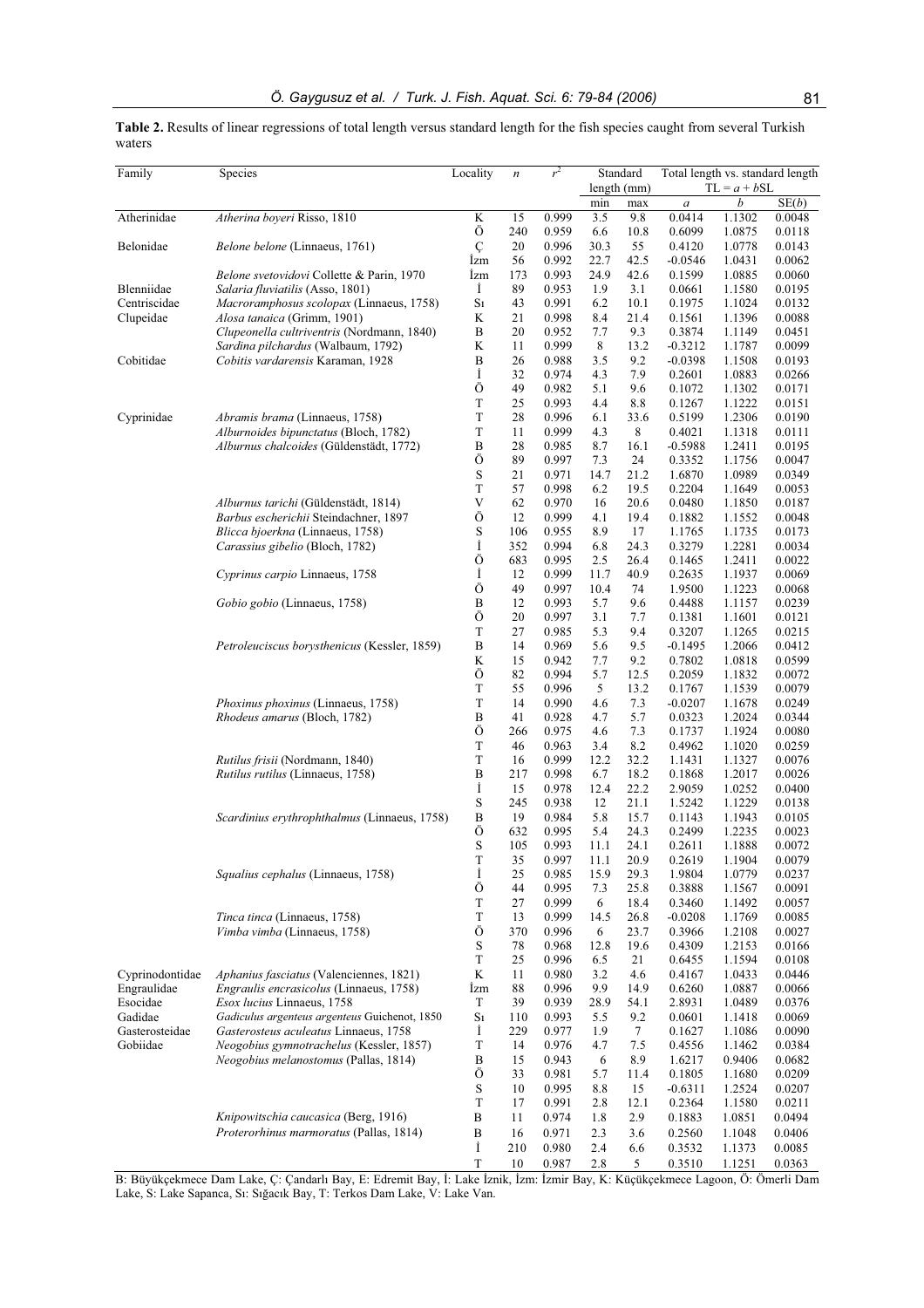### **Table 2.** (Continue)

| Family          | Species                                   | Locality       | n   |       | Standard    |      | Total length vs. standard length |        |        |  |
|-----------------|-------------------------------------------|----------------|-----|-------|-------------|------|----------------------------------|--------|--------|--|
|                 |                                           |                |     |       | length (mm) |      | $TL = a + bSL$                   |        |        |  |
|                 |                                           |                |     |       | min         | max  | a                                |        | SE(b)  |  |
| Phycidae        | <i>Phycis blennoides</i> (Brünnich, 1768) | S <sub>1</sub> | 12  | 0.990 | 11          | 3.4  | 0.2913                           | 1.1042 | 0.0285 |  |
| Poeciliidae     | Gambusia holbrooki Girard, 1859           | B              | 15  | 0.999 | 2.6         | 4    | 0.2145                           | 1.1213 | 0.0246 |  |
|                 |                                           | Ö              | 19  | 0.992 | 1.6         | 3.7  | 0.1571                           | 1.1380 | 0.0185 |  |
| Pomacentridae   | Chromis chromis (Linnaeus, 1758)          | C              | 34  | 0.948 | 10.4        | 12.8 | 0.1946                           | 1.3033 | 0.0302 |  |
| Serranidae      | Serranus hepatus (Linnaeus, 1758)         | Izm            | 93  | 0.985 | 5.3         | 8.4  | 0.2975                           | 1.1709 | 0.0109 |  |
| Sparidae        | Boops boops (Linnaeus, 1758)              | E              | 27  | 0.971 | 14.3        | 23.6 | $-0.2633$                        | 1.1959 | 0.0279 |  |
| Trachichthyidae | Hoplostethus mediterraneus Cuvier, 1829   | S <sub>1</sub> | 458 | 0.987 | 5.8         | 14   | 1.0753                           | 1.2298 | 0.0043 |  |

**Table 3.** Results of linear regressions of fork length versus standard length for the fish species caught from several Turkish waters

| Family          | Species                                        | Locality         | $\boldsymbol{n}$ | $r^2$ | Fork length |      | Fork length vs. standard length |                |        |  |
|-----------------|------------------------------------------------|------------------|------------------|-------|-------------|------|---------------------------------|----------------|--------|--|
|                 |                                                |                  |                  |       |             | (mm) |                                 | $FL = a + bSL$ |        |  |
|                 |                                                |                  |                  |       | min         | max  | $\boldsymbol{a}$                | b              | SE(b)  |  |
| Atherinidae     | Atherina boyeri Risso, 1810                    | K                | 15               | 0.999 | 3.7         | 10.4 | 0.0917                          | 1.0516         | 0.0092 |  |
|                 |                                                | Ö                | 240              | 0.968 | 7.5         | 11.8 | 0.2454                          | 1.0513         | 0.0109 |  |
| Belonidae       | Belone belone (Linnaeus, 1761)                 | Ç                | 20               | 0.996 | 31.8        | 57.9 | 0.7851                          | 1.0267         | 0.0151 |  |
|                 |                                                | İzm              | 56               | 0.993 | 24          | 44.9 | 0.6632                          | 1.0294         | 0.0111 |  |
|                 | Belone svetovidovi Collette & Parin, 1970      | İzm              | 173              | 0.993 | 25.9        | 44.3 | 0.5109                          | 1.0325         | 0.0064 |  |
| Clupeidae       | <i>Alosa tanaica</i> (Grimm, 1901)             | K                | 21               | 0.998 | 8.7         | 22.1 | 0.3031                          | 1.0142         | 0.0109 |  |
|                 | Clupeonella cultriventris (Nordmann, 1840)     | B                | 20               | 0.978 | 8.2         | 9.8  | 0.4921                          | 1.0015         | 0.0344 |  |
|                 | Sardina pilchardus (Walbaum, 1792)             | K                | 11               | 0.998 | 8.3         | 13.8 | 0.1697                          | 1.0304         | 0.0138 |  |
| Cyprinidae      | Abramis brama (Linnaeus, 1758)                 | T                | 28               | 0.992 | 7.1         | 36.3 | 0.5169                          | 1.0635         | 0.0166 |  |
|                 | <i>Alburnoides bipunctatus</i> (Bloch, 1782)   | T                | 11               | 0.998 | 4.8         | 8.6  | 0.4049                          | 1.0271         | 0.0153 |  |
|                 | Alburnus chalcoides (Güldenstädt, 1772)        | B                | 28               | 0.995 | 9.4         | 17.2 | 0.2513                          | 1.0515         | 0.0138 |  |
|                 |                                                | Ö                | 89               | 0.998 | 8           | 25.8 | 0.3204                          | 1.0589         | 0.0043 |  |
|                 |                                                | S                | 21               | 0.984 | 16.1        | 22.3 | 1.0184                          | 1.0192         | 0.0281 |  |
|                 |                                                | T                | 57               | 0.999 | 6.6         | 20.6 | 0.1511                          | 1.0577         | 0.0037 |  |
|                 | Alburnus tarichi (Güldenstädt, 1814)           | V                | 62               | 0.953 | 17.4        | 22.5 | 0.7925                          | 1.0422         | 0.0263 |  |
|                 | Barbus escherichii Steindachner, 1897          | Ö                | 12               | 0.999 | 4.4         | 20.9 | 0.0753                          | 1.0757         | 0.0105 |  |
|                 | Blicca bjoerkna (Linnaeus, 1758)               | S                | 106              | 0.980 | 10.6        | 18.6 | 0.5498                          | 1.0634         | 0.0129 |  |
|                 | Carassius gibelio (Bloch, 1782)                | İ                | 352              | 0.995 | 7.8         | 27.8 | 0.3617                          | 1.1190         | 0.0032 |  |
|                 |                                                | Ö                | 683              | 0.996 | 2.8         | 30.7 | 0.1107                          | 1.1316         | 0.0022 |  |
|                 | Cyprinus carpio Linnaeus, 1758                 | İ                | 12               | 0.999 | 12.7        | 44.4 | 0.1224                          | 1.0805         | 0.0073 |  |
|                 |                                                | Ö                | 49               | 0.999 | 11.5        | 79   | 0.6881                          | 1.0613         | 0.0051 |  |
|                 | Gobio gobio (Linnaeus, 1758)                   | B                | 12               | 0.977 | 6.3         | 10.6 | 0.4107                          | 1.0433         | 0.0453 |  |
|                 |                                                | Ö                | 20               | 0.999 | 3.5         | 8.4  | 0.2149                          | 1.0694         | 0.0084 |  |
|                 |                                                | T                | 27               | 0.994 | 5.9         | 10.1 | 0.1446                          | 1.0755         | 0.0148 |  |
|                 | Petroleuciscus borysthenicus (Kessler, 1859)   | $\boldsymbol{B}$ | 14               | 0.963 | 6           | 10.2 | $-0.0033$                       | 1.0918         | 0.0500 |  |
|                 |                                                | K                | 15               | 0.983 | 8.3         | 9.9  | 0.2467                          | 1.0580         | 0.0340 |  |
|                 |                                                | Ö                | 82               | 0.996 | 6.5         | 13.9 | 0.0924                          | 1.1057         | 0.0064 |  |
|                 |                                                | T                | 55               | 0.997 | 5.5         | 14.4 | 0.0759                          | 1.0792         | 0.0068 |  |
|                 | Phoxinus phoxinus (Linnaeus, 1758)             | T                | 14               | 0.973 | 5           | 8    | $-0.1369$                       | 1.1298         | 0.0414 |  |
|                 | Rhodeus amarus (Bloch, 1782)                   | B                | 41               | 0.914 | 5.6         | 6.9  | 0.2578                          | 1.0552         | 0.0426 |  |
|                 |                                                | Ö                | 266              | 0.979 | 5.1         | 8.3  | $-0.0792$                       | 1.1361         | 0.0078 |  |
|                 |                                                | T                | 46               | 0.969 | 3.5         | 9.2  | 0.0796                          | 1.0791         | 0.0244 |  |
|                 | Rutilus frisii (Nordmann, 1840)                | T                | 16               | 0.999 | 13.1        | 34   | 0.3783                          | 1.0448         | 0.0081 |  |
|                 | Rutilus rutilus (Linnaeus, 1758)               | B                | 217              | 0.997 | 7.3         | 19.6 | 0.0645                          | 1.0834         | 0.0033 |  |
|                 |                                                | İ                | 15               | 0.996 | 13.4        | 24.6 | $-0.4018$                       | 1.1133         | 0.0163 |  |
|                 |                                                | $\mathbf S$      | 245              | 0.969 | 13          | 22.7 | 0.7276                          | 1.0391         | 0.0107 |  |
|                 | Scardinius erythrophthalmus (Linnaeus, 1758)   | B                | 19               | 0.989 | 6.5         | 17.1 | 0.1045                          | 1.0847         | 0.0098 |  |
|                 |                                                | Ö                | 632              | 0.996 | 6           | 26.4 | 0.3911                          | 1.0768         | 0.0024 |  |
|                 |                                                | $\rm S$          | 105              | 0.993 | 12.1        | 26.3 | 0.3108                          | 1.0760         | 0.0078 |  |
|                 |                                                | T                | 35               | 0.998 | 12.1        | 22.3 | 0.0845                          | 1.0772         | 0.0069 |  |
|                 | Squalius cephalus (Linnaeus, 1758)             | İ                | 25               | 0.990 | 18.5        | 31.2 | 2.0440                          | 0.9977         | 0.0211 |  |
|                 |                                                | Ö                | 44               | 0.999 | 8.3         | 28.6 | 0.1513                          | 1.0949         | 0.0044 |  |
|                 |                                                | T                | 27               | 0.999 | 6.6         | 20   | 0.1916                          | 1.0799         | 0.0064 |  |
|                 | Tinca tinca (Linnaeus, 1758)                   | T                | 13               | 0.999 | 16.6        | 30.6 | 0.0197                          | 1.1429         | 0.0093 |  |
|                 | Vimba vimba (Linnaeus, 1758)                   | Ö                | 370              | 0.997 | 6.7         | 25.7 | 0.3812                          | 1.0631         | 0.0025 |  |
|                 |                                                | S                | 78               | 0.983 | 14.2        | 21.2 | 0.3244                          | 1.0742         | 0.0138 |  |
|                 |                                                | T                | 25               | 0.998 | $\tau$      | 22.4 | 0.4391                          | 1.0443         | 0.0081 |  |
| Engraulidae     | <i>Engraulis encrasicolus</i> (Linnaeus, 1758) | İzm              | 88               | 0.996 | 10.4        | 15.6 | 0.1691                          | 1.0344         | 0.0070 |  |
| Esocidae        | Esox lucius Linnaeus, 1758                     | T                | 39               | 0.982 | 30.8        | 57.3 | 1.5250                          | 1.0217         | 0.0213 |  |
| Pomacentridae   | Chromis chromis (Linnaeus, 1758)               | Ç                | 34               | 0.960 | 8.8         | 10.8 | $-0.2784$                       | 1.1448         | 0.0303 |  |
| Sparidae        | Boops boops (Linnaeus, 1758)                   | E                | 27               | 0.992 | 15.1        | 25   | 0.3185                          | 1.0399         | 0.0169 |  |
| Trachichthyidae | Hoplostethus mediterraneus Cuvier, 1829        | S <sub>1</sub>   | 458              | 0.993 | 6.9         | 15.1 | 1.1170                          | 1.0002         | 0.0038 |  |

B: Büyükçekmece Dam Lake, Ç: Çandarlı Bay, E: Edremit Bay, I: Lake İznik, İzm: İzmir Bay, K: Küçükçekmece Lagoon, Ö: Ömerli Dam Lake, S: Lake Sapanca, Sı: Sığacık Bay, T: Terkos Dam Lake, V: Lake Van.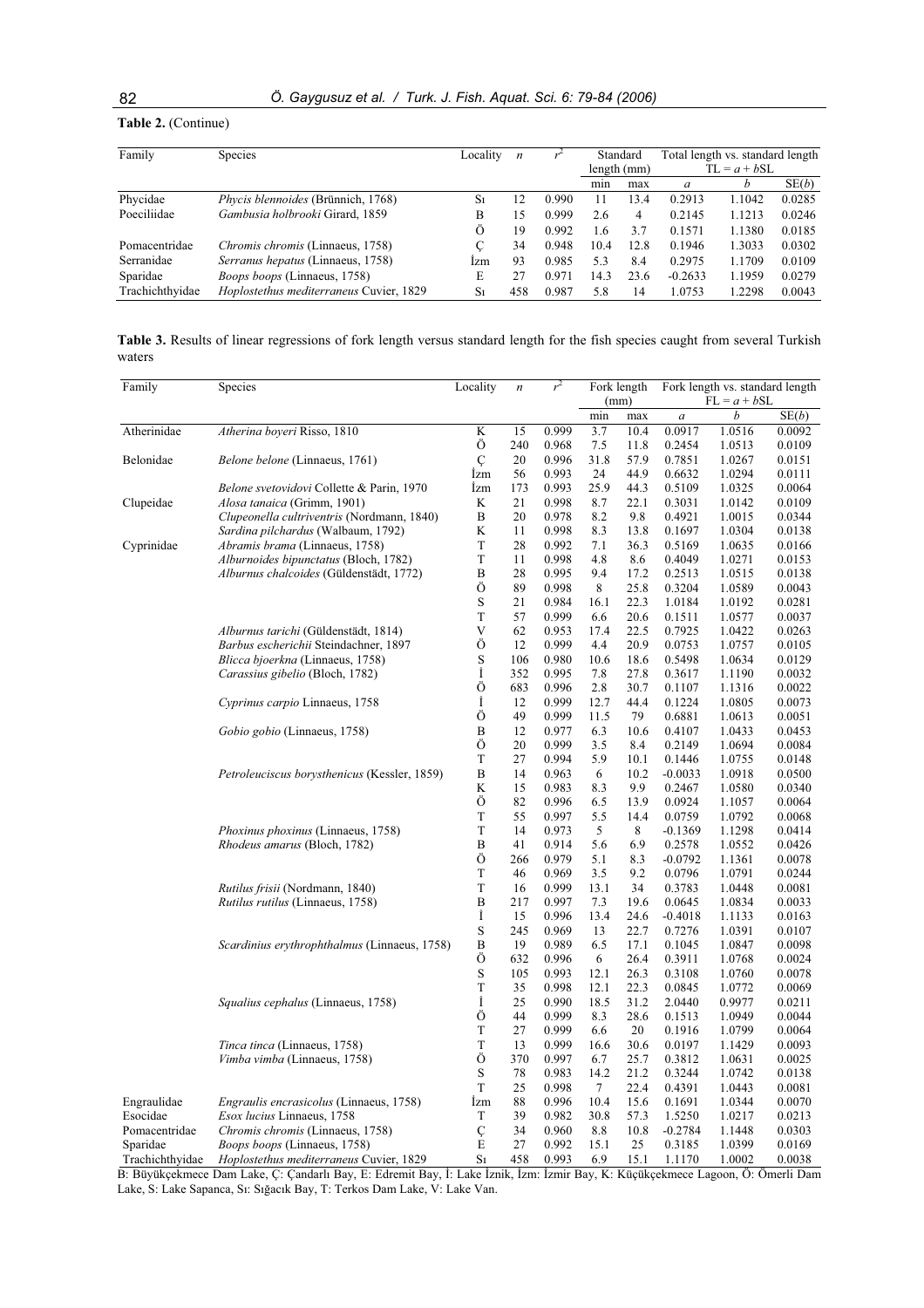| $a + bFL$<br>(mm)<br>b<br>SE(b)<br>min<br>max<br>$\boldsymbol{a}$<br>Atherinidae<br>Atherina boyeri Risso, 1810<br>K<br>15<br>0.989<br>3.9<br>11.1<br>$-0.0532$<br>1.0742<br>0.0082<br>Ö<br>240<br>0.974<br>7.7<br>12.9<br>0.4410<br>1.0255<br>0.0101<br>Ç<br>33.2<br>Belonidae<br>Belone belone (Linnaeus, 1761)<br>20<br>0.999<br>60.5<br>$-0.3949$<br>1.0495<br>0.0059<br><i>Izm</i><br>56<br>0.998<br>24.7<br>46.6<br>$-0.0546$<br>1.0431<br>0.0062<br>$27\,$<br>46.3<br>Belone svetovidovi Collette & Parin, 1970<br><i>Izm</i><br>173<br>0.999<br>$-0.3489$<br>1.0533<br>0.0028<br>K<br>0.998<br>0.0086<br>Clupeidae<br>Alosa tanaica (Grimm, 1901)<br>21<br>9.6<br>24.6<br>$-0.1650$<br>1.1224<br>Clupeonella cultriventris (Nordmann, 1840)<br>$\, {\bf B}$<br>20<br>0.943<br>8.9<br>10.7<br>$-0.0035$<br>1.0956<br>0.0497<br>K<br>Sardina pilchardus (Walbaum, 1792)<br>11<br>0.999<br>9<br>15.3<br>$-0.5069$<br>0.0085<br>1.1432<br>$\mathbf T$<br>Abramis brama (Linnaeus, 1758)<br>28<br>0.992<br>7.7<br>41.5<br>0.0156<br>Cyprinidae<br>0.1137<br>1.1498<br>Alburnoides bipunctatus (Bloch, 1782)<br>T<br>11<br>0.997<br>5.2<br>9.4<br>$-0.0311$<br>1.0999<br>0.0163<br>Alburnus chalcoides (Güldenstädt, 1772)<br>B<br>28<br>0.989<br>19.3<br>10.1<br>$-0.8920$<br>1.1800<br>0.0170<br>Ö<br>0.999<br>89<br>8.8<br>28.4<br>$-0.0149$<br>0.0038<br>1.1101<br>$\mathbf S$<br>21<br>0.988<br>18<br>24.7<br>1.0787<br>0.0235<br>0.5807<br>T<br>0.998<br>57<br>7.3<br>22.6<br>0.0574<br>0.0051<br>1.1011<br>V<br>Alburnus tarichi (Güldenstädt, 1814)<br>62<br>0.955<br>19.1<br>24.6<br>0.0243<br>$-0.1416$<br>1.1012<br>Ö<br>0.999<br>22.6<br>Barbus escherichii Steindachner, 1897<br>12<br>4.9<br>1.0729<br>0.0083<br>0.1154<br>S<br>Blicca bjoerkna (Linnaeus, 1758)<br>106<br>0.972<br>12<br>21.2<br>0.5921<br>1.1019<br>0.0147<br>İ<br>352<br>0.997<br>8.6<br>30.2<br>0.0029<br>Carassius gibelio (Bloch, 1782)<br>$-0.0512$<br>1.0963<br>Ö<br>3<br>683<br>0.997<br>33.3<br>0.0021<br>0.0546<br>1.0953<br>İ<br>Cyprinus carpio Linnaeus, 1758<br>12<br>0.998<br>14.2<br>48.8<br>0.1512<br>0.0125<br>1.1037<br>Ö<br>49<br>0.998<br>12.8<br>84<br>1.2271<br>1.0573<br>0.0057<br>B<br>0.977<br>Gobio gobio (Linnaeus, 1758)<br>12<br>6.7<br>11.2<br>0.1977<br>1.0485<br>0.0455<br>Ö<br>20<br>0.998<br>3.7<br>9<br>0.0093<br>$-0.0960$<br>1.0850<br>T<br>27<br>0.980<br>6.3<br>10.9<br>0.2178<br>0.0268<br>1.0414<br>B<br>Petroleuciscus borysthenicus (Kessler, 1859)<br>14<br>0.994<br>6.5<br>$-0.0861$<br>0.0203<br>11.1<br>1.0981<br>K<br>15<br>0.937<br>9<br>10.6<br>0.6338<br>1.0109<br>0.0668<br>Ö<br>82<br>0.997<br>6.8<br>14.9<br>0.0061<br>0.1150<br>1.0691<br>T<br>0.997<br>15.5<br>0.1021<br>0.0071<br>55<br>6<br>1.0685<br>T<br>Phoxinus phoxinus (Linnaeus, 1758)<br>14<br>0.996<br>5.2<br>0.0172<br>8.4<br>0.0693<br>1.0478<br>B<br>41<br>0.943<br>6.9<br>Rhodeus amarus (Bloch, 1782)<br>5.6<br>$-0.0299$<br>0.0339<br>1.0980<br>Ö<br>266<br>0.982<br>9<br>0.3033<br>1.0419<br>0.0078<br>5.6<br>T<br>46<br>0.983<br>4.1<br>9.7<br>0.4481<br>0.0191<br>1.0156<br>T<br>0.998<br>Rutilus frisii (Nordmann, 1840)<br>16<br>15<br>37.5<br>0.7608<br>1.0831<br>0.0107<br>$\, {\bf B}$<br>Rutilus rutilus (Linnaeus, 1758)<br>217<br>0.997<br>8.3<br>22<br>0.0034<br>0.1351<br>1.1071<br>İ<br>15<br>0.968<br>15<br>25.6<br>3.3985<br>0.0532<br>0.9144<br>$\mathbf S$<br>245<br>0.957<br>14.6<br>25.2<br>0.8508<br>0.0122<br>1.0742<br>$\, {\bf B}$<br>0.0126<br>Scardinius erythrophthalmus (Linnaeus, 1758)<br>19<br>0.981<br>7.1<br>19<br>0.0628<br>1.0929<br>Ö<br>632<br>6.7<br>0.996<br>29<br>0.0022<br>$-0.1666$<br>1.1345<br>S<br>0.991<br>13.5<br>29.1<br>1.0996<br>0.0088<br>105<br>0.0080<br>$\mathbf T$<br>35<br>0.999<br>13.4<br>24.7<br>0.0060<br>0.1719<br>1.1048<br>İ<br>Squalius cephalus (Linnaeus, 1758)<br>25<br>0.992<br>19.3<br>33<br>$-0.1970$<br>1.0790<br>0.0169<br>Ö<br>8.9<br>44<br>0.997<br>30.5<br>0.2224<br>1.0568<br>0.0078<br>$\mathbf T$<br>$27\,$<br>0.999<br>7.1<br>21.3<br>0.1500<br>1.0636<br>0.0063<br>T<br>Tinca tinca (Linnaeus, 1758)<br>0.999<br>17<br>0.0082<br>13<br>31.4<br>$-0.0293$<br>1.0292<br>Ö<br>Vimba vimba (Linnaeus, 1758)<br>370<br>0.997<br>7.5<br>29.4<br>$-0.0223$<br>0.0025<br>1.1380<br>${\bf S}$<br>78<br>0.979<br>15.8<br>24.2<br>0.0145<br>0.1180<br>1.1283<br>$\mathbf T$<br>25<br>0.998<br>7.6<br>0.0075<br>24.8<br>0.1553<br>1.1104<br>Engraulidae<br>Engraulis encrasicolus (Linnaeus, 1758)<br><i>Izm</i><br>88<br>0.996<br>11.4<br>16.8<br>0.4793<br>0.0067<br>1.0502<br>Esocidae<br>Esox lucius Linnaeus, 1758<br>T<br>39<br>0.985<br>32.5<br>60<br>0.6813<br>0.0190<br>1.0423<br>$\mathbf C$<br>Pomacentridae<br>Chromis chromis (Linnaeus, 1758)<br>34<br>0.964<br>10.4<br>12.8<br>0.6452<br>1.1247<br>0.0294<br>Sparidae<br>Boops boops (Linnaeus, 1758)<br>Ε<br>27<br>0.972<br>16.5<br>28.1<br>$-0.5485$<br>0.0287<br>1.1461<br>Trachichthyidae Hoplostethus mediterraneus Cuvier, 1829<br>S <sub>1</sub><br>458<br>0.984<br>8<br>$-0.2236$<br>0.0049<br>18.3<br>1.2235 | Family | Species | Locality | $\boldsymbol{n}$ | $r^2$ |  |  | Total length Total length vs. fork length TL = |
|---------------------------------------------------------------------------------------------------------------------------------------------------------------------------------------------------------------------------------------------------------------------------------------------------------------------------------------------------------------------------------------------------------------------------------------------------------------------------------------------------------------------------------------------------------------------------------------------------------------------------------------------------------------------------------------------------------------------------------------------------------------------------------------------------------------------------------------------------------------------------------------------------------------------------------------------------------------------------------------------------------------------------------------------------------------------------------------------------------------------------------------------------------------------------------------------------------------------------------------------------------------------------------------------------------------------------------------------------------------------------------------------------------------------------------------------------------------------------------------------------------------------------------------------------------------------------------------------------------------------------------------------------------------------------------------------------------------------------------------------------------------------------------------------------------------------------------------------------------------------------------------------------------------------------------------------------------------------------------------------------------------------------------------------------------------------------------------------------------------------------------------------------------------------------------------------------------------------------------------------------------------------------------------------------------------------------------------------------------------------------------------------------------------------------------------------------------------------------------------------------------------------------------------------------------------------------------------------------------------------------------------------------------------------------------------------------------------------------------------------------------------------------------------------------------------------------------------------------------------------------------------------------------------------------------------------------------------------------------------------------------------------------------------------------------------------------------------------------------------------------------------------------------------------------------------------------------------------------------------------------------------------------------------------------------------------------------------------------------------------------------------------------------------------------------------------------------------------------------------------------------------------------------------------------------------------------------------------------------------------------------------------------------------------------------------------------------------------------------------------------------------------------------------------------------------------------------------------------------------------------------------------------------------------------------------------------------------------------------------------------------------------------------------------------------------------------------------------------------------------------------------------------------------------------------------------------------------------------------------------------------------------------------------------------------------------------------------------------------------------------------------------------------------------------------------------------------------------------------------------------------------------------------------------------------------------------------------------------------------------------------------------------------------------------------------------------------------------------------------------------------------------------------------------------------------------------------------------------------------------------------------------------------------------------------------------------------------------------------------------------------------------------------------------------------------------|--------|---------|----------|------------------|-------|--|--|------------------------------------------------|
|                                                                                                                                                                                                                                                                                                                                                                                                                                                                                                                                                                                                                                                                                                                                                                                                                                                                                                                                                                                                                                                                                                                                                                                                                                                                                                                                                                                                                                                                                                                                                                                                                                                                                                                                                                                                                                                                                                                                                                                                                                                                                                                                                                                                                                                                                                                                                                                                                                                                                                                                                                                                                                                                                                                                                                                                                                                                                                                                                                                                                                                                                                                                                                                                                                                                                                                                                                                                                                                                                                                                                                                                                                                                                                                                                                                                                                                                                                                                                                                                                                                                                                                                                                                                                                                                                                                                                                                                                                                                                                                                                                                                                                                                                                                                                                                                                                                                                                                                                                                                                                                                     |        |         |          |                  |       |  |  |                                                |
|                                                                                                                                                                                                                                                                                                                                                                                                                                                                                                                                                                                                                                                                                                                                                                                                                                                                                                                                                                                                                                                                                                                                                                                                                                                                                                                                                                                                                                                                                                                                                                                                                                                                                                                                                                                                                                                                                                                                                                                                                                                                                                                                                                                                                                                                                                                                                                                                                                                                                                                                                                                                                                                                                                                                                                                                                                                                                                                                                                                                                                                                                                                                                                                                                                                                                                                                                                                                                                                                                                                                                                                                                                                                                                                                                                                                                                                                                                                                                                                                                                                                                                                                                                                                                                                                                                                                                                                                                                                                                                                                                                                                                                                                                                                                                                                                                                                                                                                                                                                                                                                                     |        |         |          |                  |       |  |  |                                                |
|                                                                                                                                                                                                                                                                                                                                                                                                                                                                                                                                                                                                                                                                                                                                                                                                                                                                                                                                                                                                                                                                                                                                                                                                                                                                                                                                                                                                                                                                                                                                                                                                                                                                                                                                                                                                                                                                                                                                                                                                                                                                                                                                                                                                                                                                                                                                                                                                                                                                                                                                                                                                                                                                                                                                                                                                                                                                                                                                                                                                                                                                                                                                                                                                                                                                                                                                                                                                                                                                                                                                                                                                                                                                                                                                                                                                                                                                                                                                                                                                                                                                                                                                                                                                                                                                                                                                                                                                                                                                                                                                                                                                                                                                                                                                                                                                                                                                                                                                                                                                                                                                     |        |         |          |                  |       |  |  |                                                |
|                                                                                                                                                                                                                                                                                                                                                                                                                                                                                                                                                                                                                                                                                                                                                                                                                                                                                                                                                                                                                                                                                                                                                                                                                                                                                                                                                                                                                                                                                                                                                                                                                                                                                                                                                                                                                                                                                                                                                                                                                                                                                                                                                                                                                                                                                                                                                                                                                                                                                                                                                                                                                                                                                                                                                                                                                                                                                                                                                                                                                                                                                                                                                                                                                                                                                                                                                                                                                                                                                                                                                                                                                                                                                                                                                                                                                                                                                                                                                                                                                                                                                                                                                                                                                                                                                                                                                                                                                                                                                                                                                                                                                                                                                                                                                                                                                                                                                                                                                                                                                                                                     |        |         |          |                  |       |  |  |                                                |
|                                                                                                                                                                                                                                                                                                                                                                                                                                                                                                                                                                                                                                                                                                                                                                                                                                                                                                                                                                                                                                                                                                                                                                                                                                                                                                                                                                                                                                                                                                                                                                                                                                                                                                                                                                                                                                                                                                                                                                                                                                                                                                                                                                                                                                                                                                                                                                                                                                                                                                                                                                                                                                                                                                                                                                                                                                                                                                                                                                                                                                                                                                                                                                                                                                                                                                                                                                                                                                                                                                                                                                                                                                                                                                                                                                                                                                                                                                                                                                                                                                                                                                                                                                                                                                                                                                                                                                                                                                                                                                                                                                                                                                                                                                                                                                                                                                                                                                                                                                                                                                                                     |        |         |          |                  |       |  |  |                                                |
|                                                                                                                                                                                                                                                                                                                                                                                                                                                                                                                                                                                                                                                                                                                                                                                                                                                                                                                                                                                                                                                                                                                                                                                                                                                                                                                                                                                                                                                                                                                                                                                                                                                                                                                                                                                                                                                                                                                                                                                                                                                                                                                                                                                                                                                                                                                                                                                                                                                                                                                                                                                                                                                                                                                                                                                                                                                                                                                                                                                                                                                                                                                                                                                                                                                                                                                                                                                                                                                                                                                                                                                                                                                                                                                                                                                                                                                                                                                                                                                                                                                                                                                                                                                                                                                                                                                                                                                                                                                                                                                                                                                                                                                                                                                                                                                                                                                                                                                                                                                                                                                                     |        |         |          |                  |       |  |  |                                                |
|                                                                                                                                                                                                                                                                                                                                                                                                                                                                                                                                                                                                                                                                                                                                                                                                                                                                                                                                                                                                                                                                                                                                                                                                                                                                                                                                                                                                                                                                                                                                                                                                                                                                                                                                                                                                                                                                                                                                                                                                                                                                                                                                                                                                                                                                                                                                                                                                                                                                                                                                                                                                                                                                                                                                                                                                                                                                                                                                                                                                                                                                                                                                                                                                                                                                                                                                                                                                                                                                                                                                                                                                                                                                                                                                                                                                                                                                                                                                                                                                                                                                                                                                                                                                                                                                                                                                                                                                                                                                                                                                                                                                                                                                                                                                                                                                                                                                                                                                                                                                                                                                     |        |         |          |                  |       |  |  |                                                |
|                                                                                                                                                                                                                                                                                                                                                                                                                                                                                                                                                                                                                                                                                                                                                                                                                                                                                                                                                                                                                                                                                                                                                                                                                                                                                                                                                                                                                                                                                                                                                                                                                                                                                                                                                                                                                                                                                                                                                                                                                                                                                                                                                                                                                                                                                                                                                                                                                                                                                                                                                                                                                                                                                                                                                                                                                                                                                                                                                                                                                                                                                                                                                                                                                                                                                                                                                                                                                                                                                                                                                                                                                                                                                                                                                                                                                                                                                                                                                                                                                                                                                                                                                                                                                                                                                                                                                                                                                                                                                                                                                                                                                                                                                                                                                                                                                                                                                                                                                                                                                                                                     |        |         |          |                  |       |  |  |                                                |
|                                                                                                                                                                                                                                                                                                                                                                                                                                                                                                                                                                                                                                                                                                                                                                                                                                                                                                                                                                                                                                                                                                                                                                                                                                                                                                                                                                                                                                                                                                                                                                                                                                                                                                                                                                                                                                                                                                                                                                                                                                                                                                                                                                                                                                                                                                                                                                                                                                                                                                                                                                                                                                                                                                                                                                                                                                                                                                                                                                                                                                                                                                                                                                                                                                                                                                                                                                                                                                                                                                                                                                                                                                                                                                                                                                                                                                                                                                                                                                                                                                                                                                                                                                                                                                                                                                                                                                                                                                                                                                                                                                                                                                                                                                                                                                                                                                                                                                                                                                                                                                                                     |        |         |          |                  |       |  |  |                                                |
|                                                                                                                                                                                                                                                                                                                                                                                                                                                                                                                                                                                                                                                                                                                                                                                                                                                                                                                                                                                                                                                                                                                                                                                                                                                                                                                                                                                                                                                                                                                                                                                                                                                                                                                                                                                                                                                                                                                                                                                                                                                                                                                                                                                                                                                                                                                                                                                                                                                                                                                                                                                                                                                                                                                                                                                                                                                                                                                                                                                                                                                                                                                                                                                                                                                                                                                                                                                                                                                                                                                                                                                                                                                                                                                                                                                                                                                                                                                                                                                                                                                                                                                                                                                                                                                                                                                                                                                                                                                                                                                                                                                                                                                                                                                                                                                                                                                                                                                                                                                                                                                                     |        |         |          |                  |       |  |  |                                                |
|                                                                                                                                                                                                                                                                                                                                                                                                                                                                                                                                                                                                                                                                                                                                                                                                                                                                                                                                                                                                                                                                                                                                                                                                                                                                                                                                                                                                                                                                                                                                                                                                                                                                                                                                                                                                                                                                                                                                                                                                                                                                                                                                                                                                                                                                                                                                                                                                                                                                                                                                                                                                                                                                                                                                                                                                                                                                                                                                                                                                                                                                                                                                                                                                                                                                                                                                                                                                                                                                                                                                                                                                                                                                                                                                                                                                                                                                                                                                                                                                                                                                                                                                                                                                                                                                                                                                                                                                                                                                                                                                                                                                                                                                                                                                                                                                                                                                                                                                                                                                                                                                     |        |         |          |                  |       |  |  |                                                |
|                                                                                                                                                                                                                                                                                                                                                                                                                                                                                                                                                                                                                                                                                                                                                                                                                                                                                                                                                                                                                                                                                                                                                                                                                                                                                                                                                                                                                                                                                                                                                                                                                                                                                                                                                                                                                                                                                                                                                                                                                                                                                                                                                                                                                                                                                                                                                                                                                                                                                                                                                                                                                                                                                                                                                                                                                                                                                                                                                                                                                                                                                                                                                                                                                                                                                                                                                                                                                                                                                                                                                                                                                                                                                                                                                                                                                                                                                                                                                                                                                                                                                                                                                                                                                                                                                                                                                                                                                                                                                                                                                                                                                                                                                                                                                                                                                                                                                                                                                                                                                                                                     |        |         |          |                  |       |  |  |                                                |
|                                                                                                                                                                                                                                                                                                                                                                                                                                                                                                                                                                                                                                                                                                                                                                                                                                                                                                                                                                                                                                                                                                                                                                                                                                                                                                                                                                                                                                                                                                                                                                                                                                                                                                                                                                                                                                                                                                                                                                                                                                                                                                                                                                                                                                                                                                                                                                                                                                                                                                                                                                                                                                                                                                                                                                                                                                                                                                                                                                                                                                                                                                                                                                                                                                                                                                                                                                                                                                                                                                                                                                                                                                                                                                                                                                                                                                                                                                                                                                                                                                                                                                                                                                                                                                                                                                                                                                                                                                                                                                                                                                                                                                                                                                                                                                                                                                                                                                                                                                                                                                                                     |        |         |          |                  |       |  |  |                                                |
|                                                                                                                                                                                                                                                                                                                                                                                                                                                                                                                                                                                                                                                                                                                                                                                                                                                                                                                                                                                                                                                                                                                                                                                                                                                                                                                                                                                                                                                                                                                                                                                                                                                                                                                                                                                                                                                                                                                                                                                                                                                                                                                                                                                                                                                                                                                                                                                                                                                                                                                                                                                                                                                                                                                                                                                                                                                                                                                                                                                                                                                                                                                                                                                                                                                                                                                                                                                                                                                                                                                                                                                                                                                                                                                                                                                                                                                                                                                                                                                                                                                                                                                                                                                                                                                                                                                                                                                                                                                                                                                                                                                                                                                                                                                                                                                                                                                                                                                                                                                                                                                                     |        |         |          |                  |       |  |  |                                                |
|                                                                                                                                                                                                                                                                                                                                                                                                                                                                                                                                                                                                                                                                                                                                                                                                                                                                                                                                                                                                                                                                                                                                                                                                                                                                                                                                                                                                                                                                                                                                                                                                                                                                                                                                                                                                                                                                                                                                                                                                                                                                                                                                                                                                                                                                                                                                                                                                                                                                                                                                                                                                                                                                                                                                                                                                                                                                                                                                                                                                                                                                                                                                                                                                                                                                                                                                                                                                                                                                                                                                                                                                                                                                                                                                                                                                                                                                                                                                                                                                                                                                                                                                                                                                                                                                                                                                                                                                                                                                                                                                                                                                                                                                                                                                                                                                                                                                                                                                                                                                                                                                     |        |         |          |                  |       |  |  |                                                |
|                                                                                                                                                                                                                                                                                                                                                                                                                                                                                                                                                                                                                                                                                                                                                                                                                                                                                                                                                                                                                                                                                                                                                                                                                                                                                                                                                                                                                                                                                                                                                                                                                                                                                                                                                                                                                                                                                                                                                                                                                                                                                                                                                                                                                                                                                                                                                                                                                                                                                                                                                                                                                                                                                                                                                                                                                                                                                                                                                                                                                                                                                                                                                                                                                                                                                                                                                                                                                                                                                                                                                                                                                                                                                                                                                                                                                                                                                                                                                                                                                                                                                                                                                                                                                                                                                                                                                                                                                                                                                                                                                                                                                                                                                                                                                                                                                                                                                                                                                                                                                                                                     |        |         |          |                  |       |  |  |                                                |
|                                                                                                                                                                                                                                                                                                                                                                                                                                                                                                                                                                                                                                                                                                                                                                                                                                                                                                                                                                                                                                                                                                                                                                                                                                                                                                                                                                                                                                                                                                                                                                                                                                                                                                                                                                                                                                                                                                                                                                                                                                                                                                                                                                                                                                                                                                                                                                                                                                                                                                                                                                                                                                                                                                                                                                                                                                                                                                                                                                                                                                                                                                                                                                                                                                                                                                                                                                                                                                                                                                                                                                                                                                                                                                                                                                                                                                                                                                                                                                                                                                                                                                                                                                                                                                                                                                                                                                                                                                                                                                                                                                                                                                                                                                                                                                                                                                                                                                                                                                                                                                                                     |        |         |          |                  |       |  |  |                                                |
|                                                                                                                                                                                                                                                                                                                                                                                                                                                                                                                                                                                                                                                                                                                                                                                                                                                                                                                                                                                                                                                                                                                                                                                                                                                                                                                                                                                                                                                                                                                                                                                                                                                                                                                                                                                                                                                                                                                                                                                                                                                                                                                                                                                                                                                                                                                                                                                                                                                                                                                                                                                                                                                                                                                                                                                                                                                                                                                                                                                                                                                                                                                                                                                                                                                                                                                                                                                                                                                                                                                                                                                                                                                                                                                                                                                                                                                                                                                                                                                                                                                                                                                                                                                                                                                                                                                                                                                                                                                                                                                                                                                                                                                                                                                                                                                                                                                                                                                                                                                                                                                                     |        |         |          |                  |       |  |  |                                                |
|                                                                                                                                                                                                                                                                                                                                                                                                                                                                                                                                                                                                                                                                                                                                                                                                                                                                                                                                                                                                                                                                                                                                                                                                                                                                                                                                                                                                                                                                                                                                                                                                                                                                                                                                                                                                                                                                                                                                                                                                                                                                                                                                                                                                                                                                                                                                                                                                                                                                                                                                                                                                                                                                                                                                                                                                                                                                                                                                                                                                                                                                                                                                                                                                                                                                                                                                                                                                                                                                                                                                                                                                                                                                                                                                                                                                                                                                                                                                                                                                                                                                                                                                                                                                                                                                                                                                                                                                                                                                                                                                                                                                                                                                                                                                                                                                                                                                                                                                                                                                                                                                     |        |         |          |                  |       |  |  |                                                |
|                                                                                                                                                                                                                                                                                                                                                                                                                                                                                                                                                                                                                                                                                                                                                                                                                                                                                                                                                                                                                                                                                                                                                                                                                                                                                                                                                                                                                                                                                                                                                                                                                                                                                                                                                                                                                                                                                                                                                                                                                                                                                                                                                                                                                                                                                                                                                                                                                                                                                                                                                                                                                                                                                                                                                                                                                                                                                                                                                                                                                                                                                                                                                                                                                                                                                                                                                                                                                                                                                                                                                                                                                                                                                                                                                                                                                                                                                                                                                                                                                                                                                                                                                                                                                                                                                                                                                                                                                                                                                                                                                                                                                                                                                                                                                                                                                                                                                                                                                                                                                                                                     |        |         |          |                  |       |  |  |                                                |
|                                                                                                                                                                                                                                                                                                                                                                                                                                                                                                                                                                                                                                                                                                                                                                                                                                                                                                                                                                                                                                                                                                                                                                                                                                                                                                                                                                                                                                                                                                                                                                                                                                                                                                                                                                                                                                                                                                                                                                                                                                                                                                                                                                                                                                                                                                                                                                                                                                                                                                                                                                                                                                                                                                                                                                                                                                                                                                                                                                                                                                                                                                                                                                                                                                                                                                                                                                                                                                                                                                                                                                                                                                                                                                                                                                                                                                                                                                                                                                                                                                                                                                                                                                                                                                                                                                                                                                                                                                                                                                                                                                                                                                                                                                                                                                                                                                                                                                                                                                                                                                                                     |        |         |          |                  |       |  |  |                                                |
|                                                                                                                                                                                                                                                                                                                                                                                                                                                                                                                                                                                                                                                                                                                                                                                                                                                                                                                                                                                                                                                                                                                                                                                                                                                                                                                                                                                                                                                                                                                                                                                                                                                                                                                                                                                                                                                                                                                                                                                                                                                                                                                                                                                                                                                                                                                                                                                                                                                                                                                                                                                                                                                                                                                                                                                                                                                                                                                                                                                                                                                                                                                                                                                                                                                                                                                                                                                                                                                                                                                                                                                                                                                                                                                                                                                                                                                                                                                                                                                                                                                                                                                                                                                                                                                                                                                                                                                                                                                                                                                                                                                                                                                                                                                                                                                                                                                                                                                                                                                                                                                                     |        |         |          |                  |       |  |  |                                                |
|                                                                                                                                                                                                                                                                                                                                                                                                                                                                                                                                                                                                                                                                                                                                                                                                                                                                                                                                                                                                                                                                                                                                                                                                                                                                                                                                                                                                                                                                                                                                                                                                                                                                                                                                                                                                                                                                                                                                                                                                                                                                                                                                                                                                                                                                                                                                                                                                                                                                                                                                                                                                                                                                                                                                                                                                                                                                                                                                                                                                                                                                                                                                                                                                                                                                                                                                                                                                                                                                                                                                                                                                                                                                                                                                                                                                                                                                                                                                                                                                                                                                                                                                                                                                                                                                                                                                                                                                                                                                                                                                                                                                                                                                                                                                                                                                                                                                                                                                                                                                                                                                     |        |         |          |                  |       |  |  |                                                |
|                                                                                                                                                                                                                                                                                                                                                                                                                                                                                                                                                                                                                                                                                                                                                                                                                                                                                                                                                                                                                                                                                                                                                                                                                                                                                                                                                                                                                                                                                                                                                                                                                                                                                                                                                                                                                                                                                                                                                                                                                                                                                                                                                                                                                                                                                                                                                                                                                                                                                                                                                                                                                                                                                                                                                                                                                                                                                                                                                                                                                                                                                                                                                                                                                                                                                                                                                                                                                                                                                                                                                                                                                                                                                                                                                                                                                                                                                                                                                                                                                                                                                                                                                                                                                                                                                                                                                                                                                                                                                                                                                                                                                                                                                                                                                                                                                                                                                                                                                                                                                                                                     |        |         |          |                  |       |  |  |                                                |
|                                                                                                                                                                                                                                                                                                                                                                                                                                                                                                                                                                                                                                                                                                                                                                                                                                                                                                                                                                                                                                                                                                                                                                                                                                                                                                                                                                                                                                                                                                                                                                                                                                                                                                                                                                                                                                                                                                                                                                                                                                                                                                                                                                                                                                                                                                                                                                                                                                                                                                                                                                                                                                                                                                                                                                                                                                                                                                                                                                                                                                                                                                                                                                                                                                                                                                                                                                                                                                                                                                                                                                                                                                                                                                                                                                                                                                                                                                                                                                                                                                                                                                                                                                                                                                                                                                                                                                                                                                                                                                                                                                                                                                                                                                                                                                                                                                                                                                                                                                                                                                                                     |        |         |          |                  |       |  |  |                                                |
|                                                                                                                                                                                                                                                                                                                                                                                                                                                                                                                                                                                                                                                                                                                                                                                                                                                                                                                                                                                                                                                                                                                                                                                                                                                                                                                                                                                                                                                                                                                                                                                                                                                                                                                                                                                                                                                                                                                                                                                                                                                                                                                                                                                                                                                                                                                                                                                                                                                                                                                                                                                                                                                                                                                                                                                                                                                                                                                                                                                                                                                                                                                                                                                                                                                                                                                                                                                                                                                                                                                                                                                                                                                                                                                                                                                                                                                                                                                                                                                                                                                                                                                                                                                                                                                                                                                                                                                                                                                                                                                                                                                                                                                                                                                                                                                                                                                                                                                                                                                                                                                                     |        |         |          |                  |       |  |  |                                                |
|                                                                                                                                                                                                                                                                                                                                                                                                                                                                                                                                                                                                                                                                                                                                                                                                                                                                                                                                                                                                                                                                                                                                                                                                                                                                                                                                                                                                                                                                                                                                                                                                                                                                                                                                                                                                                                                                                                                                                                                                                                                                                                                                                                                                                                                                                                                                                                                                                                                                                                                                                                                                                                                                                                                                                                                                                                                                                                                                                                                                                                                                                                                                                                                                                                                                                                                                                                                                                                                                                                                                                                                                                                                                                                                                                                                                                                                                                                                                                                                                                                                                                                                                                                                                                                                                                                                                                                                                                                                                                                                                                                                                                                                                                                                                                                                                                                                                                                                                                                                                                                                                     |        |         |          |                  |       |  |  |                                                |
|                                                                                                                                                                                                                                                                                                                                                                                                                                                                                                                                                                                                                                                                                                                                                                                                                                                                                                                                                                                                                                                                                                                                                                                                                                                                                                                                                                                                                                                                                                                                                                                                                                                                                                                                                                                                                                                                                                                                                                                                                                                                                                                                                                                                                                                                                                                                                                                                                                                                                                                                                                                                                                                                                                                                                                                                                                                                                                                                                                                                                                                                                                                                                                                                                                                                                                                                                                                                                                                                                                                                                                                                                                                                                                                                                                                                                                                                                                                                                                                                                                                                                                                                                                                                                                                                                                                                                                                                                                                                                                                                                                                                                                                                                                                                                                                                                                                                                                                                                                                                                                                                     |        |         |          |                  |       |  |  |                                                |
|                                                                                                                                                                                                                                                                                                                                                                                                                                                                                                                                                                                                                                                                                                                                                                                                                                                                                                                                                                                                                                                                                                                                                                                                                                                                                                                                                                                                                                                                                                                                                                                                                                                                                                                                                                                                                                                                                                                                                                                                                                                                                                                                                                                                                                                                                                                                                                                                                                                                                                                                                                                                                                                                                                                                                                                                                                                                                                                                                                                                                                                                                                                                                                                                                                                                                                                                                                                                                                                                                                                                                                                                                                                                                                                                                                                                                                                                                                                                                                                                                                                                                                                                                                                                                                                                                                                                                                                                                                                                                                                                                                                                                                                                                                                                                                                                                                                                                                                                                                                                                                                                     |        |         |          |                  |       |  |  |                                                |
|                                                                                                                                                                                                                                                                                                                                                                                                                                                                                                                                                                                                                                                                                                                                                                                                                                                                                                                                                                                                                                                                                                                                                                                                                                                                                                                                                                                                                                                                                                                                                                                                                                                                                                                                                                                                                                                                                                                                                                                                                                                                                                                                                                                                                                                                                                                                                                                                                                                                                                                                                                                                                                                                                                                                                                                                                                                                                                                                                                                                                                                                                                                                                                                                                                                                                                                                                                                                                                                                                                                                                                                                                                                                                                                                                                                                                                                                                                                                                                                                                                                                                                                                                                                                                                                                                                                                                                                                                                                                                                                                                                                                                                                                                                                                                                                                                                                                                                                                                                                                                                                                     |        |         |          |                  |       |  |  |                                                |
|                                                                                                                                                                                                                                                                                                                                                                                                                                                                                                                                                                                                                                                                                                                                                                                                                                                                                                                                                                                                                                                                                                                                                                                                                                                                                                                                                                                                                                                                                                                                                                                                                                                                                                                                                                                                                                                                                                                                                                                                                                                                                                                                                                                                                                                                                                                                                                                                                                                                                                                                                                                                                                                                                                                                                                                                                                                                                                                                                                                                                                                                                                                                                                                                                                                                                                                                                                                                                                                                                                                                                                                                                                                                                                                                                                                                                                                                                                                                                                                                                                                                                                                                                                                                                                                                                                                                                                                                                                                                                                                                                                                                                                                                                                                                                                                                                                                                                                                                                                                                                                                                     |        |         |          |                  |       |  |  |                                                |
|                                                                                                                                                                                                                                                                                                                                                                                                                                                                                                                                                                                                                                                                                                                                                                                                                                                                                                                                                                                                                                                                                                                                                                                                                                                                                                                                                                                                                                                                                                                                                                                                                                                                                                                                                                                                                                                                                                                                                                                                                                                                                                                                                                                                                                                                                                                                                                                                                                                                                                                                                                                                                                                                                                                                                                                                                                                                                                                                                                                                                                                                                                                                                                                                                                                                                                                                                                                                                                                                                                                                                                                                                                                                                                                                                                                                                                                                                                                                                                                                                                                                                                                                                                                                                                                                                                                                                                                                                                                                                                                                                                                                                                                                                                                                                                                                                                                                                                                                                                                                                                                                     |        |         |          |                  |       |  |  |                                                |
|                                                                                                                                                                                                                                                                                                                                                                                                                                                                                                                                                                                                                                                                                                                                                                                                                                                                                                                                                                                                                                                                                                                                                                                                                                                                                                                                                                                                                                                                                                                                                                                                                                                                                                                                                                                                                                                                                                                                                                                                                                                                                                                                                                                                                                                                                                                                                                                                                                                                                                                                                                                                                                                                                                                                                                                                                                                                                                                                                                                                                                                                                                                                                                                                                                                                                                                                                                                                                                                                                                                                                                                                                                                                                                                                                                                                                                                                                                                                                                                                                                                                                                                                                                                                                                                                                                                                                                                                                                                                                                                                                                                                                                                                                                                                                                                                                                                                                                                                                                                                                                                                     |        |         |          |                  |       |  |  |                                                |
|                                                                                                                                                                                                                                                                                                                                                                                                                                                                                                                                                                                                                                                                                                                                                                                                                                                                                                                                                                                                                                                                                                                                                                                                                                                                                                                                                                                                                                                                                                                                                                                                                                                                                                                                                                                                                                                                                                                                                                                                                                                                                                                                                                                                                                                                                                                                                                                                                                                                                                                                                                                                                                                                                                                                                                                                                                                                                                                                                                                                                                                                                                                                                                                                                                                                                                                                                                                                                                                                                                                                                                                                                                                                                                                                                                                                                                                                                                                                                                                                                                                                                                                                                                                                                                                                                                                                                                                                                                                                                                                                                                                                                                                                                                                                                                                                                                                                                                                                                                                                                                                                     |        |         |          |                  |       |  |  |                                                |
|                                                                                                                                                                                                                                                                                                                                                                                                                                                                                                                                                                                                                                                                                                                                                                                                                                                                                                                                                                                                                                                                                                                                                                                                                                                                                                                                                                                                                                                                                                                                                                                                                                                                                                                                                                                                                                                                                                                                                                                                                                                                                                                                                                                                                                                                                                                                                                                                                                                                                                                                                                                                                                                                                                                                                                                                                                                                                                                                                                                                                                                                                                                                                                                                                                                                                                                                                                                                                                                                                                                                                                                                                                                                                                                                                                                                                                                                                                                                                                                                                                                                                                                                                                                                                                                                                                                                                                                                                                                                                                                                                                                                                                                                                                                                                                                                                                                                                                                                                                                                                                                                     |        |         |          |                  |       |  |  |                                                |
|                                                                                                                                                                                                                                                                                                                                                                                                                                                                                                                                                                                                                                                                                                                                                                                                                                                                                                                                                                                                                                                                                                                                                                                                                                                                                                                                                                                                                                                                                                                                                                                                                                                                                                                                                                                                                                                                                                                                                                                                                                                                                                                                                                                                                                                                                                                                                                                                                                                                                                                                                                                                                                                                                                                                                                                                                                                                                                                                                                                                                                                                                                                                                                                                                                                                                                                                                                                                                                                                                                                                                                                                                                                                                                                                                                                                                                                                                                                                                                                                                                                                                                                                                                                                                                                                                                                                                                                                                                                                                                                                                                                                                                                                                                                                                                                                                                                                                                                                                                                                                                                                     |        |         |          |                  |       |  |  |                                                |
|                                                                                                                                                                                                                                                                                                                                                                                                                                                                                                                                                                                                                                                                                                                                                                                                                                                                                                                                                                                                                                                                                                                                                                                                                                                                                                                                                                                                                                                                                                                                                                                                                                                                                                                                                                                                                                                                                                                                                                                                                                                                                                                                                                                                                                                                                                                                                                                                                                                                                                                                                                                                                                                                                                                                                                                                                                                                                                                                                                                                                                                                                                                                                                                                                                                                                                                                                                                                                                                                                                                                                                                                                                                                                                                                                                                                                                                                                                                                                                                                                                                                                                                                                                                                                                                                                                                                                                                                                                                                                                                                                                                                                                                                                                                                                                                                                                                                                                                                                                                                                                                                     |        |         |          |                  |       |  |  |                                                |
|                                                                                                                                                                                                                                                                                                                                                                                                                                                                                                                                                                                                                                                                                                                                                                                                                                                                                                                                                                                                                                                                                                                                                                                                                                                                                                                                                                                                                                                                                                                                                                                                                                                                                                                                                                                                                                                                                                                                                                                                                                                                                                                                                                                                                                                                                                                                                                                                                                                                                                                                                                                                                                                                                                                                                                                                                                                                                                                                                                                                                                                                                                                                                                                                                                                                                                                                                                                                                                                                                                                                                                                                                                                                                                                                                                                                                                                                                                                                                                                                                                                                                                                                                                                                                                                                                                                                                                                                                                                                                                                                                                                                                                                                                                                                                                                                                                                                                                                                                                                                                                                                     |        |         |          |                  |       |  |  |                                                |
|                                                                                                                                                                                                                                                                                                                                                                                                                                                                                                                                                                                                                                                                                                                                                                                                                                                                                                                                                                                                                                                                                                                                                                                                                                                                                                                                                                                                                                                                                                                                                                                                                                                                                                                                                                                                                                                                                                                                                                                                                                                                                                                                                                                                                                                                                                                                                                                                                                                                                                                                                                                                                                                                                                                                                                                                                                                                                                                                                                                                                                                                                                                                                                                                                                                                                                                                                                                                                                                                                                                                                                                                                                                                                                                                                                                                                                                                                                                                                                                                                                                                                                                                                                                                                                                                                                                                                                                                                                                                                                                                                                                                                                                                                                                                                                                                                                                                                                                                                                                                                                                                     |        |         |          |                  |       |  |  |                                                |
|                                                                                                                                                                                                                                                                                                                                                                                                                                                                                                                                                                                                                                                                                                                                                                                                                                                                                                                                                                                                                                                                                                                                                                                                                                                                                                                                                                                                                                                                                                                                                                                                                                                                                                                                                                                                                                                                                                                                                                                                                                                                                                                                                                                                                                                                                                                                                                                                                                                                                                                                                                                                                                                                                                                                                                                                                                                                                                                                                                                                                                                                                                                                                                                                                                                                                                                                                                                                                                                                                                                                                                                                                                                                                                                                                                                                                                                                                                                                                                                                                                                                                                                                                                                                                                                                                                                                                                                                                                                                                                                                                                                                                                                                                                                                                                                                                                                                                                                                                                                                                                                                     |        |         |          |                  |       |  |  |                                                |
|                                                                                                                                                                                                                                                                                                                                                                                                                                                                                                                                                                                                                                                                                                                                                                                                                                                                                                                                                                                                                                                                                                                                                                                                                                                                                                                                                                                                                                                                                                                                                                                                                                                                                                                                                                                                                                                                                                                                                                                                                                                                                                                                                                                                                                                                                                                                                                                                                                                                                                                                                                                                                                                                                                                                                                                                                                                                                                                                                                                                                                                                                                                                                                                                                                                                                                                                                                                                                                                                                                                                                                                                                                                                                                                                                                                                                                                                                                                                                                                                                                                                                                                                                                                                                                                                                                                                                                                                                                                                                                                                                                                                                                                                                                                                                                                                                                                                                                                                                                                                                                                                     |        |         |          |                  |       |  |  |                                                |
|                                                                                                                                                                                                                                                                                                                                                                                                                                                                                                                                                                                                                                                                                                                                                                                                                                                                                                                                                                                                                                                                                                                                                                                                                                                                                                                                                                                                                                                                                                                                                                                                                                                                                                                                                                                                                                                                                                                                                                                                                                                                                                                                                                                                                                                                                                                                                                                                                                                                                                                                                                                                                                                                                                                                                                                                                                                                                                                                                                                                                                                                                                                                                                                                                                                                                                                                                                                                                                                                                                                                                                                                                                                                                                                                                                                                                                                                                                                                                                                                                                                                                                                                                                                                                                                                                                                                                                                                                                                                                                                                                                                                                                                                                                                                                                                                                                                                                                                                                                                                                                                                     |        |         |          |                  |       |  |  |                                                |
|                                                                                                                                                                                                                                                                                                                                                                                                                                                                                                                                                                                                                                                                                                                                                                                                                                                                                                                                                                                                                                                                                                                                                                                                                                                                                                                                                                                                                                                                                                                                                                                                                                                                                                                                                                                                                                                                                                                                                                                                                                                                                                                                                                                                                                                                                                                                                                                                                                                                                                                                                                                                                                                                                                                                                                                                                                                                                                                                                                                                                                                                                                                                                                                                                                                                                                                                                                                                                                                                                                                                                                                                                                                                                                                                                                                                                                                                                                                                                                                                                                                                                                                                                                                                                                                                                                                                                                                                                                                                                                                                                                                                                                                                                                                                                                                                                                                                                                                                                                                                                                                                     |        |         |          |                  |       |  |  |                                                |
|                                                                                                                                                                                                                                                                                                                                                                                                                                                                                                                                                                                                                                                                                                                                                                                                                                                                                                                                                                                                                                                                                                                                                                                                                                                                                                                                                                                                                                                                                                                                                                                                                                                                                                                                                                                                                                                                                                                                                                                                                                                                                                                                                                                                                                                                                                                                                                                                                                                                                                                                                                                                                                                                                                                                                                                                                                                                                                                                                                                                                                                                                                                                                                                                                                                                                                                                                                                                                                                                                                                                                                                                                                                                                                                                                                                                                                                                                                                                                                                                                                                                                                                                                                                                                                                                                                                                                                                                                                                                                                                                                                                                                                                                                                                                                                                                                                                                                                                                                                                                                                                                     |        |         |          |                  |       |  |  |                                                |
|                                                                                                                                                                                                                                                                                                                                                                                                                                                                                                                                                                                                                                                                                                                                                                                                                                                                                                                                                                                                                                                                                                                                                                                                                                                                                                                                                                                                                                                                                                                                                                                                                                                                                                                                                                                                                                                                                                                                                                                                                                                                                                                                                                                                                                                                                                                                                                                                                                                                                                                                                                                                                                                                                                                                                                                                                                                                                                                                                                                                                                                                                                                                                                                                                                                                                                                                                                                                                                                                                                                                                                                                                                                                                                                                                                                                                                                                                                                                                                                                                                                                                                                                                                                                                                                                                                                                                                                                                                                                                                                                                                                                                                                                                                                                                                                                                                                                                                                                                                                                                                                                     |        |         |          |                  |       |  |  |                                                |
|                                                                                                                                                                                                                                                                                                                                                                                                                                                                                                                                                                                                                                                                                                                                                                                                                                                                                                                                                                                                                                                                                                                                                                                                                                                                                                                                                                                                                                                                                                                                                                                                                                                                                                                                                                                                                                                                                                                                                                                                                                                                                                                                                                                                                                                                                                                                                                                                                                                                                                                                                                                                                                                                                                                                                                                                                                                                                                                                                                                                                                                                                                                                                                                                                                                                                                                                                                                                                                                                                                                                                                                                                                                                                                                                                                                                                                                                                                                                                                                                                                                                                                                                                                                                                                                                                                                                                                                                                                                                                                                                                                                                                                                                                                                                                                                                                                                                                                                                                                                                                                                                     |        |         |          |                  |       |  |  |                                                |
|                                                                                                                                                                                                                                                                                                                                                                                                                                                                                                                                                                                                                                                                                                                                                                                                                                                                                                                                                                                                                                                                                                                                                                                                                                                                                                                                                                                                                                                                                                                                                                                                                                                                                                                                                                                                                                                                                                                                                                                                                                                                                                                                                                                                                                                                                                                                                                                                                                                                                                                                                                                                                                                                                                                                                                                                                                                                                                                                                                                                                                                                                                                                                                                                                                                                                                                                                                                                                                                                                                                                                                                                                                                                                                                                                                                                                                                                                                                                                                                                                                                                                                                                                                                                                                                                                                                                                                                                                                                                                                                                                                                                                                                                                                                                                                                                                                                                                                                                                                                                                                                                     |        |         |          |                  |       |  |  |                                                |
|                                                                                                                                                                                                                                                                                                                                                                                                                                                                                                                                                                                                                                                                                                                                                                                                                                                                                                                                                                                                                                                                                                                                                                                                                                                                                                                                                                                                                                                                                                                                                                                                                                                                                                                                                                                                                                                                                                                                                                                                                                                                                                                                                                                                                                                                                                                                                                                                                                                                                                                                                                                                                                                                                                                                                                                                                                                                                                                                                                                                                                                                                                                                                                                                                                                                                                                                                                                                                                                                                                                                                                                                                                                                                                                                                                                                                                                                                                                                                                                                                                                                                                                                                                                                                                                                                                                                                                                                                                                                                                                                                                                                                                                                                                                                                                                                                                                                                                                                                                                                                                                                     |        |         |          |                  |       |  |  |                                                |
|                                                                                                                                                                                                                                                                                                                                                                                                                                                                                                                                                                                                                                                                                                                                                                                                                                                                                                                                                                                                                                                                                                                                                                                                                                                                                                                                                                                                                                                                                                                                                                                                                                                                                                                                                                                                                                                                                                                                                                                                                                                                                                                                                                                                                                                                                                                                                                                                                                                                                                                                                                                                                                                                                                                                                                                                                                                                                                                                                                                                                                                                                                                                                                                                                                                                                                                                                                                                                                                                                                                                                                                                                                                                                                                                                                                                                                                                                                                                                                                                                                                                                                                                                                                                                                                                                                                                                                                                                                                                                                                                                                                                                                                                                                                                                                                                                                                                                                                                                                                                                                                                     |        |         |          |                  |       |  |  |                                                |
|                                                                                                                                                                                                                                                                                                                                                                                                                                                                                                                                                                                                                                                                                                                                                                                                                                                                                                                                                                                                                                                                                                                                                                                                                                                                                                                                                                                                                                                                                                                                                                                                                                                                                                                                                                                                                                                                                                                                                                                                                                                                                                                                                                                                                                                                                                                                                                                                                                                                                                                                                                                                                                                                                                                                                                                                                                                                                                                                                                                                                                                                                                                                                                                                                                                                                                                                                                                                                                                                                                                                                                                                                                                                                                                                                                                                                                                                                                                                                                                                                                                                                                                                                                                                                                                                                                                                                                                                                                                                                                                                                                                                                                                                                                                                                                                                                                                                                                                                                                                                                                                                     |        |         |          |                  |       |  |  |                                                |
|                                                                                                                                                                                                                                                                                                                                                                                                                                                                                                                                                                                                                                                                                                                                                                                                                                                                                                                                                                                                                                                                                                                                                                                                                                                                                                                                                                                                                                                                                                                                                                                                                                                                                                                                                                                                                                                                                                                                                                                                                                                                                                                                                                                                                                                                                                                                                                                                                                                                                                                                                                                                                                                                                                                                                                                                                                                                                                                                                                                                                                                                                                                                                                                                                                                                                                                                                                                                                                                                                                                                                                                                                                                                                                                                                                                                                                                                                                                                                                                                                                                                                                                                                                                                                                                                                                                                                                                                                                                                                                                                                                                                                                                                                                                                                                                                                                                                                                                                                                                                                                                                     |        |         |          |                  |       |  |  |                                                |
|                                                                                                                                                                                                                                                                                                                                                                                                                                                                                                                                                                                                                                                                                                                                                                                                                                                                                                                                                                                                                                                                                                                                                                                                                                                                                                                                                                                                                                                                                                                                                                                                                                                                                                                                                                                                                                                                                                                                                                                                                                                                                                                                                                                                                                                                                                                                                                                                                                                                                                                                                                                                                                                                                                                                                                                                                                                                                                                                                                                                                                                                                                                                                                                                                                                                                                                                                                                                                                                                                                                                                                                                                                                                                                                                                                                                                                                                                                                                                                                                                                                                                                                                                                                                                                                                                                                                                                                                                                                                                                                                                                                                                                                                                                                                                                                                                                                                                                                                                                                                                                                                     |        |         |          |                  |       |  |  |                                                |

**Table 4.** Results of linear regressions of total length versus fork length for the fish species caught from several Turkish waters

B: Büyükçekmece Dam Lake, Ç: Çandarlı Bay, E: Edremit Bay, İ: Lake İznik, İzm: İzmir Bay, K: Küçükçekmece Lagoon, Ö: Ömerli Dam Lake, S: Lake Sapanca, Sı: Sığacık Bay, T: Terkos Dam Lake, V: Lake Van.

# **Acknowledgements**

The authors wish to thank Prof. Dr. Nurettin Meriç, Istanbul University, Faculty of Science, Department of Biology, who provided the fish samples from Küçükçekmece Lagoon. We also thank several volunteers for their help in data collection, namely Nadi Gökalp and his family, Adnan Sümer and members of Ildeniz Fishery. We are grateful to Zeynep Al who helped with preparation of the manuscript.